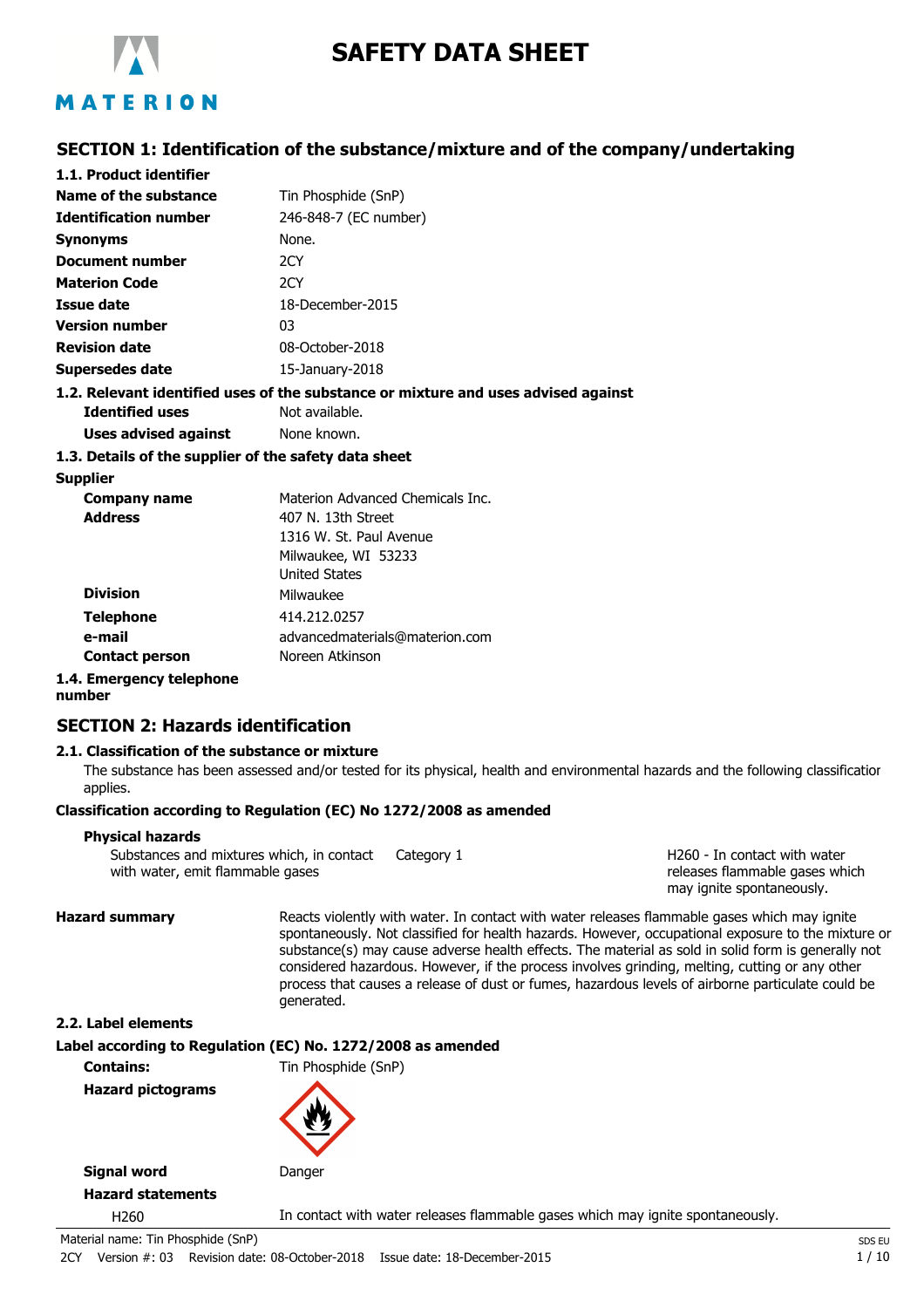| <b>Precautionary statements</b>           |                                                                                                                                                                                                                                                                                                                                                                                                                           |
|-------------------------------------------|---------------------------------------------------------------------------------------------------------------------------------------------------------------------------------------------------------------------------------------------------------------------------------------------------------------------------------------------------------------------------------------------------------------------------|
| <b>Prevention</b>                         |                                                                                                                                                                                                                                                                                                                                                                                                                           |
| P223<br>$P231 + P232$<br>P <sub>280</sub> | Do not allow contact with water.<br>Handle under inert gas. Protect from moisture.<br>Wear protective gloves/eye protection/face protection.                                                                                                                                                                                                                                                                              |
| <b>Response</b>                           |                                                                                                                                                                                                                                                                                                                                                                                                                           |
| $P335 + P334$<br>$P370 + P378$            | Brush off loose particles from skin. Immerse in cool water/wrap in wet bandages.<br>In case of fire: Use appropriate media to extinguish.                                                                                                                                                                                                                                                                                 |
| <b>Storage</b>                            |                                                                                                                                                                                                                                                                                                                                                                                                                           |
| $P402 + P404$                             | Store in a dry place. Store in a closed container.                                                                                                                                                                                                                                                                                                                                                                        |
| <b>Disposal</b>                           |                                                                                                                                                                                                                                                                                                                                                                                                                           |
| P501                                      | Dispose of contents/container in accordance with local/regional/national/international regulations.                                                                                                                                                                                                                                                                                                                       |
| Supplemental label<br>information         | 100 % of the mixture consists of component(s) of unknown acute oral toxicity. 100 % of the<br>mixture consists of component(s) of unknown acute dermal toxicity. 100 % of the mixture consists<br>of component(s) of unknown acute hazards to the aquatic environment. 100 % of the mixture<br>consists of component(s) of unknown long-term hazards to the aquatic environment. EUH014 -<br>Reacts violently with water. |
|                                           | For further information, please contact the Product Stewardship Department at +1.800.862.4118.                                                                                                                                                                                                                                                                                                                            |
| 2.3. Other hazards                        | Not a PBT or vPvB substance or mixture.                                                                                                                                                                                                                                                                                                                                                                                   |
|                                           | <b>SECTION 3: Composition/information on ingredients</b>                                                                                                                                                                                                                                                                                                                                                                  |

# **SECTION 3: Composition/information on ingredients**

**3.1. Substances**

| <b>Chemical name</b>   | $\frac{0}{0}$       | No.                     | CAS-No. / EC REACH Registration No. INDEX No. |                          | <b>Notes</b> |
|------------------------|---------------------|-------------------------|-----------------------------------------------|--------------------------|--------------|
| Tin Phosphide (SnP)    | 100                 | 25324-56-5<br>246-848-7 | -                                             | $\overline{\phantom{a}}$ | #            |
| <b>Classification:</b> | Water-React. 1;H260 |                         |                                               |                          |              |

#### **List of abbreviations and symbols that may be used above**

#: This substance has been assigned Union workplace exposure limit(s).

M: M-factor

PBT: persistent, bioaccumulative and toxic substance.

vPvB: very persistent and very bioaccumulative substance.

All concentrations are in percent by weight unless ingredient is a gas. Gas concentrations are in percent by volume.

#### **Composition comments** The full text for all H-statements is displayed in section 16.

#### **SECTION 4: First aid measures**

Ensure that medical personnel are aware of the material(s) involved, and take precautions to protect themselves. **General information**

#### **4.1. Description of first aid measures**

| <b>Inhalation</b>                                                                        | Move to fresh air. Call a physician if symptoms develop or persist.                                                                            |
|------------------------------------------------------------------------------------------|------------------------------------------------------------------------------------------------------------------------------------------------|
| <b>Skin contact</b>                                                                      | Brush off loose particles from skin. Immerse in cool water/wrap in wet bandages. Get medical<br>attention if irritation develops and persists. |
| Eye contact                                                                              | Rinse with water. Get medical attention if irritation develops and persists.                                                                   |
| <b>Ingestion</b>                                                                         | Rinse mouth. Get medical attention if symptoms occur.                                                                                          |
| 4.2. Most important<br>symptoms and effects, both<br>acute and delayed                   | Direct contact with eyes may cause temporary irritation.                                                                                       |
| 4.3. Indication of any<br>immediate medical attention<br>and special treatment<br>needed | Treat symptomatically.                                                                                                                         |
|                                                                                          |                                                                                                                                                |

#### **SECTION 5: Firefighting measures**

| <b>General fire hazards</b>                                 | In contact with water releases flammable gases which may ignite spontaneously. |
|-------------------------------------------------------------|--------------------------------------------------------------------------------|
| 5.1. Extinguishing media<br>Suitable extinguishing<br>media | Not available.                                                                 |
| Unsuitable extinguishing<br>media                           | Water.                                                                         |

Material name: Tin Phosphide (SnP) SDS EU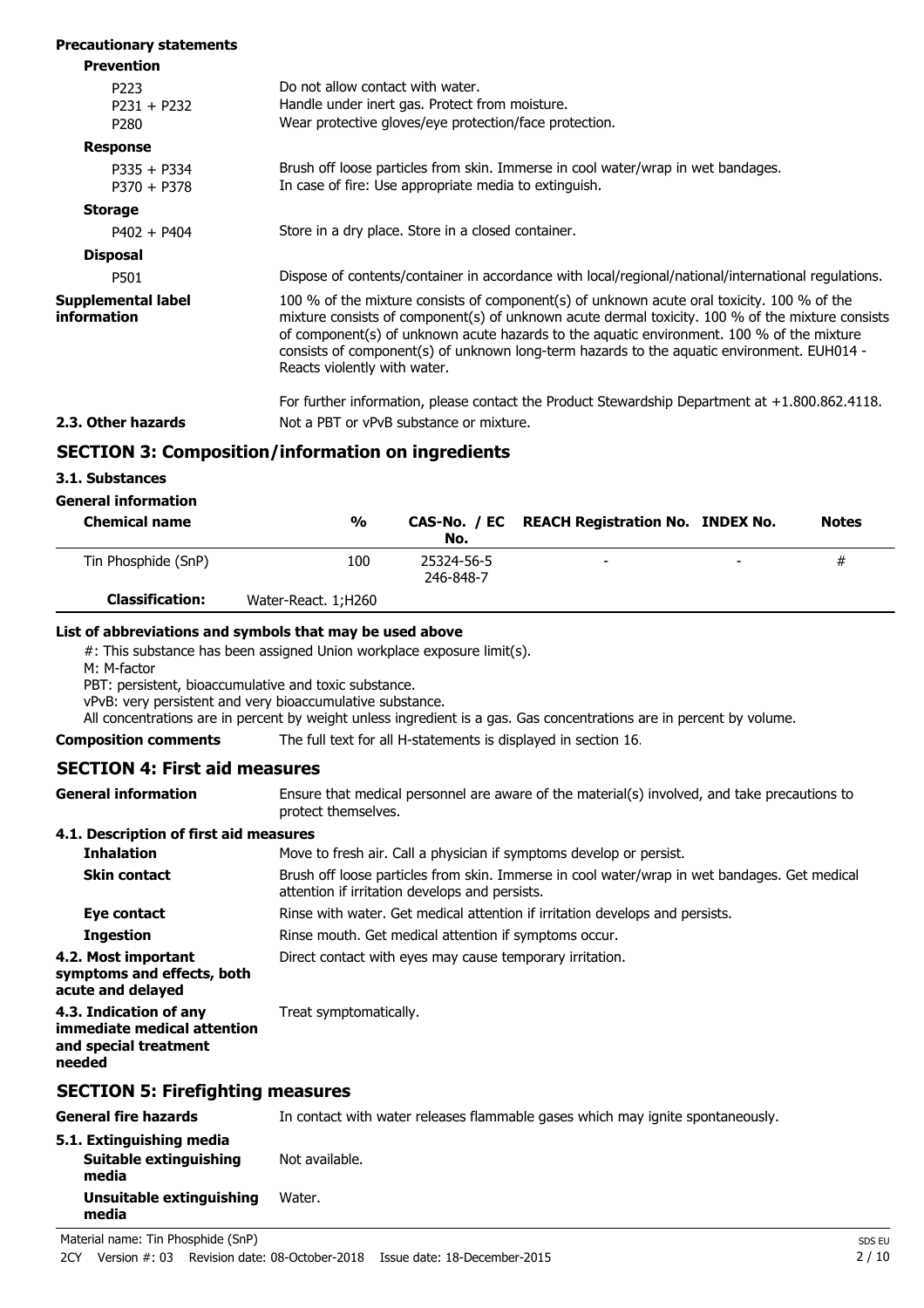| 5.2. Special hazards arising<br>from the substance or<br>mixture                           | Water reactive material.                                                                      |
|--------------------------------------------------------------------------------------------|-----------------------------------------------------------------------------------------------|
| 5.3. Advice for firefighters<br><b>Special protective</b><br>equipment for<br>firefighters | Self-contained breathing apparatus and full protective clothing must be worn in case of fire. |
| <b>Special firefighting</b><br>procedures                                                  | Do not get water inside container.                                                            |
| <b>Specific methods</b>                                                                    | Use standard firefighting procedures and consider the hazards of other involved materials.    |

### **SECTION 6: Accidental release measures**

#### **6.1. Personal precautions, protective equipment and emergency procedures**

| For non-emergency<br>personnel                               | Keep unnecessary personnel away. Keep people away from and upwind of spill/leak. Wear<br>appropriate protective equipment and clothing during clean-up. Ensure adequate ventilation. Local<br>authorities should be advised if significant spillages cannot be contained. For personal protection,<br>see section 8 of the SDS. |
|--------------------------------------------------------------|---------------------------------------------------------------------------------------------------------------------------------------------------------------------------------------------------------------------------------------------------------------------------------------------------------------------------------|
| For emergency<br>responders                                  | Keep unnecessary personnel away. Use personal protection recommended in Section 8 of the SDS.                                                                                                                                                                                                                                   |
| <b>6.2. Environmental</b><br>precautions                     | Avoid discharge into drains, water courses or onto the ground.                                                                                                                                                                                                                                                                  |
| 6.3. Methods and material for<br>containment and cleaning up | Do not get water on spilled substance or inside containers. Stop the flow of material, if this is<br>without risk. Cover with DRY earth, DRY sand or other non-combustible material followed with<br>plastic sheet to minimise spreading or contact with rain.                                                                  |
| 6.4. Reference to other<br>sections                          | For personal protection, see section 8 of the SDS. For waste disposal, see section 13 of the SDS.                                                                                                                                                                                                                               |
| <b>SECTION 7: Handling and storage</b>                       |                                                                                                                                                                                                                                                                                                                                 |

| 7.1. Precautions for safe<br>handling | Keep away from any possible contact with water, because of violent reaction and possible flash fire.<br>Handle under inert gas. Avoid prolonged exposure. Provide adequate ventilation. Wear appropriate<br>personal protective equipment. Observe good industrial hygiene practices. |
|---------------------------------------|---------------------------------------------------------------------------------------------------------------------------------------------------------------------------------------------------------------------------------------------------------------------------------------|
| 7.2. Conditions for safe              | Never allow product to get in contact with water during storage. Store in a cool, dry place out of                                                                                                                                                                                    |
| storage, including any                | direct sunlight. Store in original tightly closed container. Store in a dry place. Store in a building                                                                                                                                                                                |
| incompatibilities                     | without sprinklers. Store away from incompatible materials (see Section 10 of the SDS).                                                                                                                                                                                               |
| 7.3. Specific end use(s)              | Not available.                                                                                                                                                                                                                                                                        |

# **SECTION 8: Exposure controls/personal protection**

# **8.1. Control parameters**

#### **Occupational exposure limits**

| Austria. MAK List, OEL Ordinance (GwV), BGBI. II, no. 184/2001                                                                    |             |              |                     |  |
|-----------------------------------------------------------------------------------------------------------------------------------|-------------|--------------|---------------------|--|
| <b>Material</b>                                                                                                                   | <b>Type</b> | <b>Value</b> | <b>Form</b>         |  |
| Tin Phosphide (SnP) (CAS<br>25324-56-5)                                                                                           | <b>MAK</b>  | 2 mg/m $3$   | Inhalable fraction. |  |
|                                                                                                                                   | <b>STEL</b> | 4 mg/m $3$   | Inhalable fraction. |  |
| Belgium. Exposure Limit Values.                                                                                                   |             |              |                     |  |
| <b>Material</b>                                                                                                                   | <b>Type</b> | <b>Value</b> |                     |  |
| Tin Phosphide (SnP) (CAS<br>25324-56-5)                                                                                           | <b>TWA</b>  | 2 mg/m $3$   |                     |  |
| Bulgaria. OELs. Regulation No 13 on protection of workers against risks of exposure to chemical agents at work<br><b>Material</b> | <b>Type</b> | <b>Value</b> |                     |  |
| Tin Phosphide (SnP) (CAS<br>25324-56-5)                                                                                           | TWA         | 2 mg/m $3$   |                     |  |
| <b>Czech Republic. OELs. Government Decree 361</b>                                                                                |             |              |                     |  |
| <b>Material</b>                                                                                                                   | <b>Type</b> | <b>Value</b> |                     |  |
| Tin Phosphide (SnP) (CAS<br>25324-56-5)                                                                                           | Ceiling     | $4$ mg/m $3$ |                     |  |
|                                                                                                                                   | TWA         | 2 mg/m $3$   |                     |  |
| <b>Denmark. Exposure Limit Values</b>                                                                                             |             |              |                     |  |
| <b>Material</b>                                                                                                                   | <b>Type</b> | <b>Value</b> |                     |  |
| Tin Phosphide (SnP) (CAS<br>25324-56-5)                                                                                           | <b>TLV</b>  | 2 mg/m $3$   |                     |  |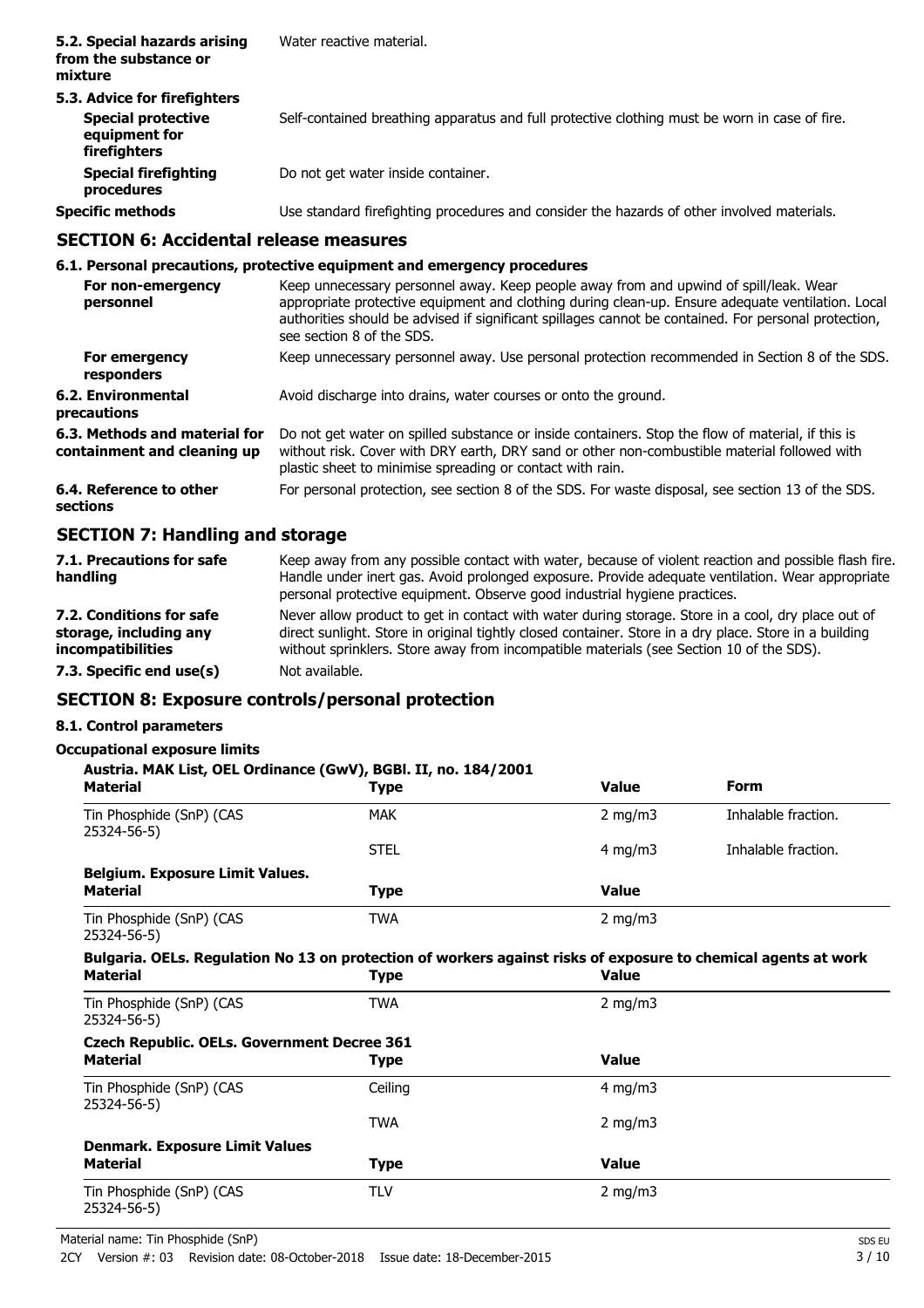| Estonia. OELs. Occupational Exposure Limits of Hazardous Substances. (Annex of Regulation No. 293 of 18<br>September 2001)                   |             |                  |                     |
|----------------------------------------------------------------------------------------------------------------------------------------------|-------------|------------------|---------------------|
| <b>Material</b>                                                                                                                              | <b>Type</b> | <b>Value</b>     |                     |
| Tin Phosphide (SnP) (CAS<br>25324-56-5)                                                                                                      | <b>TWA</b>  | 2 mg/m $3$       |                     |
| <b>Finland. Workplace Exposure Limits</b><br><b>Material</b>                                                                                 | <b>Type</b> | <b>Value</b>     |                     |
| Tin Phosphide (SnP) (CAS<br>25324-56-5)                                                                                                      | <b>TWA</b>  | 2 mg/m $3$       |                     |
| Greece. OELs (Decree No. 90/1999, as amended)<br><b>Material</b>                                                                             | <b>Type</b> | <b>Value</b>     |                     |
| Tin Phosphide (SnP) (CAS<br>25324-56-5)                                                                                                      | <b>TWA</b>  | 2 mg/m $3$       |                     |
| Hungary. OELs. Joint Decree on Chemical Safety of Workplaces<br><b>Material</b>                                                              | <b>Type</b> | <b>Value</b>     |                     |
| Tin Phosphide (SnP) (CAS<br>25324-56-5)                                                                                                      | <b>STEL</b> | $8 \text{ mg/m}$ |                     |
|                                                                                                                                              | <b>TWA</b>  | 2 mg/m $3$       |                     |
| Iceland. OELs. Regulation 154/1999 on occupational exposure limits<br><b>Material</b>                                                        | <b>Type</b> | <b>Value</b>     |                     |
| Tin Phosphide (SnP) (CAS<br>25324-56-5)                                                                                                      | <b>TWA</b>  | $2$ mg/m $3$     |                     |
| <b>Ireland. Occupational Exposure Limits</b><br><b>Material</b>                                                                              | <b>Type</b> | <b>Value</b>     |                     |
| Tin Phosphide (SnP) (CAS<br>25324-56-5)                                                                                                      | <b>TWA</b>  | 2 mg/m $3$       |                     |
| Latvia. OELs. Occupational exposure limit values of chemical substances in work environment<br><b>Material</b>                               | <b>Type</b> | <b>Value</b>     |                     |
| Tin Phosphide (SnP) (CAS<br>25324-56-5)                                                                                                      | <b>TWA</b>  | 2 mg/m $3$       |                     |
| Lithuania. OELs. Limit Values for Chemical Substances, General Requirements<br><b>Material</b>                                               | <b>Type</b> | <b>Value</b>     |                     |
| Tin Phosphide (SnP) (CAS<br>25324-56-5)                                                                                                      | <b>TWA</b>  | $2 \text{ mg/m}$ |                     |
| Luxembourg. Binding Occupational exposure limit values (Annex I), Memorial A<br><b>Material</b>                                              | <b>Type</b> | <b>Value</b>     |                     |
| Tin Phosphide (SnP) (CAS<br>25324-56-5)                                                                                                      | <b>TWA</b>  | $2 \text{ mg/m}$ |                     |
| Malta. OELs. Occupational Exposure Limit Values (L.N. 227. of Occupational Health and Safety Authority Act (CAP.<br>424), Schedules I and V) |             |                  |                     |
| <b>Material</b>                                                                                                                              | <b>Type</b> | <b>Value</b>     |                     |
| Tin Phosphide (SnP) (CAS<br>25324-56-5)                                                                                                      | <b>TWA</b>  | 2 mg/m $3$       |                     |
| <b>Netherlands. OELs (binding)</b><br><b>Material</b>                                                                                        | <b>Type</b> | <b>Value</b>     |                     |
| Tin Phosphide (SnP) (CAS<br>25324-56-5)                                                                                                      | <b>TWA</b>  | 2 mg/m $3$       |                     |
| Norway. Administrative Norms for Contaminants in the Workplace<br><b>Material</b>                                                            | <b>Type</b> | <b>Value</b>     |                     |
| Tin Phosphide (SnP) (CAS<br>25324-56-5)                                                                                                      | <b>TLV</b>  | 2 mg/m $3$       |                     |
| Poland. MACs. Regulation regarding maximum permissible concentrations and intensities of harmful factors in the<br>work environment, Annex 1 |             |                  |                     |
| <b>Material</b>                                                                                                                              | <b>Type</b> | <b>Value</b>     | <b>Form</b>         |
| Tin Phosphide (SnP) (CAS<br>25324-56-5)                                                                                                      | <b>TWA</b>  | 2 mg/m $3$       | Inhalable fraction. |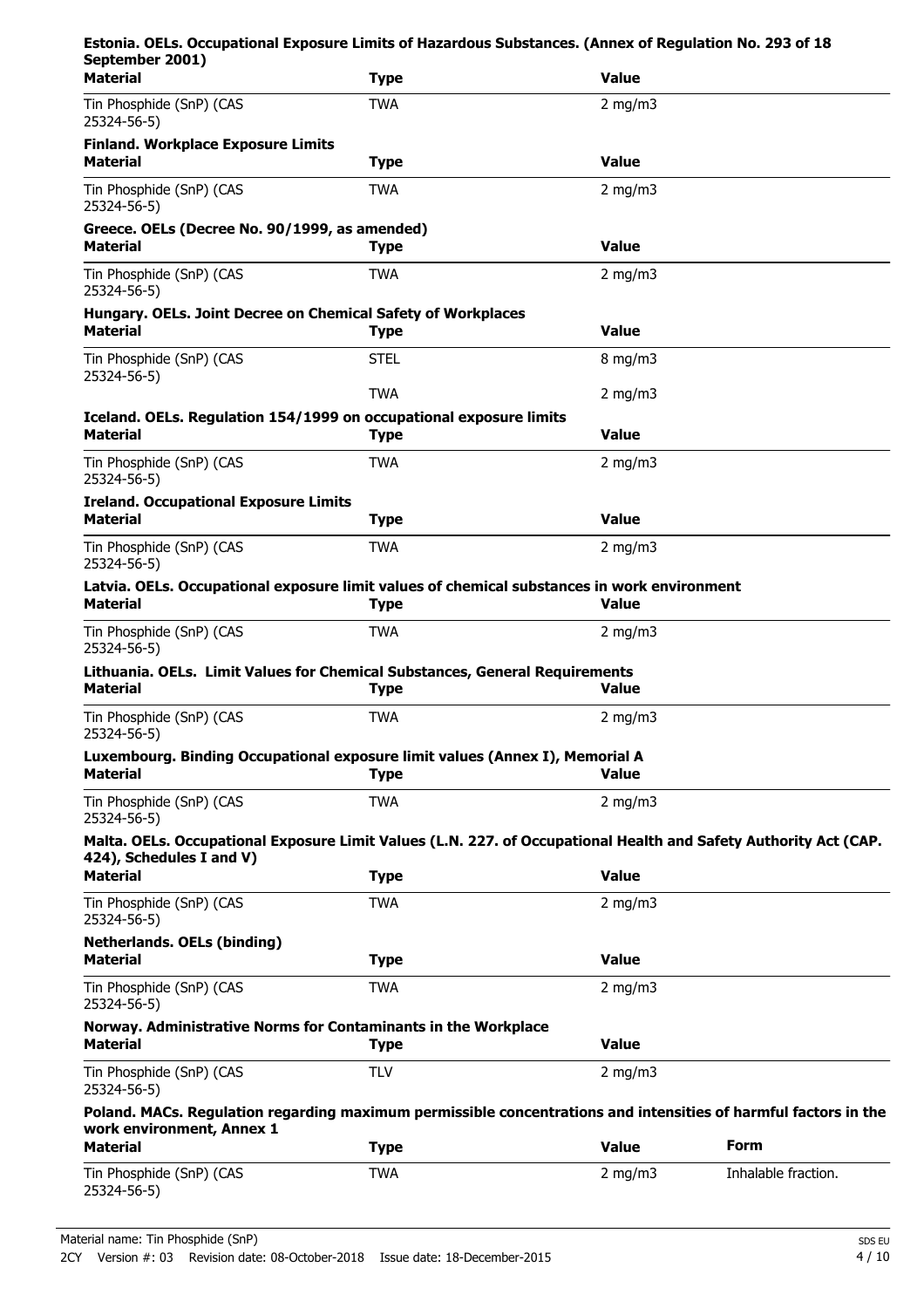| Material                                                        | <b>Type</b>                                                                                                                                                                                                                                                                                                                                                                                            | <b>Value</b>     |                 |
|-----------------------------------------------------------------|--------------------------------------------------------------------------------------------------------------------------------------------------------------------------------------------------------------------------------------------------------------------------------------------------------------------------------------------------------------------------------------------------------|------------------|-----------------|
| Tin Phosphide (SnP) (CAS<br>25324-56-5)                         | <b>TWA</b>                                                                                                                                                                                                                                                                                                                                                                                             | 2 mg/m $3$       |                 |
| <b>Material</b>                                                 | Portugal. VLEs. Norm on occupational exposure to chemical agents (NP 1796)<br><b>Type</b>                                                                                                                                                                                                                                                                                                              | <b>Value</b>     |                 |
| Tin Phosphide (SnP) (CAS<br>25324-56-5)                         | <b>TWA</b>                                                                                                                                                                                                                                                                                                                                                                                             | 2 mg/m $3$       |                 |
| <b>Material</b>                                                 | Romania. OELs. Protection of workers from exposure to chemical agents at the workplace<br><b>Type</b>                                                                                                                                                                                                                                                                                                  | <b>Value</b>     |                 |
| Tin Phosphide (SnP) (CAS<br>25324-56-5)                         | <b>TWA</b>                                                                                                                                                                                                                                                                                                                                                                                             | 2 mg/m $3$       |                 |
| <b>Material</b>                                                 | Slovakia. OELs. Regulation No. 300/2007 concerning protection of health in work with chemical agents<br><b>Type</b>                                                                                                                                                                                                                                                                                    | <b>Value</b>     |                 |
| Tin Phosphide (SnP) (CAS<br>25324-56-5)                         | <b>STEL</b>                                                                                                                                                                                                                                                                                                                                                                                            | 4 mg/m $3$       |                 |
|                                                                 | <b>TWA</b>                                                                                                                                                                                                                                                                                                                                                                                             | 2 mg/m $3$       |                 |
|                                                                 | Slovenia. OELs. Regulations concerning protection of workers against risks due to exposure to chemicals while<br>working (Official Gazette of the Republic of Slovenia)                                                                                                                                                                                                                                |                  |                 |
| <b>Material</b>                                                 | <b>Type</b>                                                                                                                                                                                                                                                                                                                                                                                            | <b>Value</b>     |                 |
| Tin Phosphide (SnP) (CAS<br>25324-56-5)                         | <b>TWA</b>                                                                                                                                                                                                                                                                                                                                                                                             | 2 mg/m $3$       |                 |
| <b>Spain. Occupational Exposure Limits</b><br><b>Material</b>   | <b>Type</b>                                                                                                                                                                                                                                                                                                                                                                                            | <b>Value</b>     |                 |
| Tin Phosphide (SnP) (CAS<br>25324-56-5)                         | <b>TWA</b>                                                                                                                                                                                                                                                                                                                                                                                             | 2 mg/m $3$       |                 |
| <b>Material</b>                                                 | Sweden. OELs. Work Environment Authority (AV), Occupational Exposure Limit Values (AFS 2015:7)<br><b>Type</b>                                                                                                                                                                                                                                                                                          | <b>Value</b>     | Form            |
| Tin Phosphide (SnP) (CAS<br>25324-56-5)                         | <b>TWA</b>                                                                                                                                                                                                                                                                                                                                                                                             | 2 mg/m $3$       | Inhalable dust. |
| Switzerland. SUVA Grenzwerte am Arbeitsplatz<br><b>Material</b> | <b>Type</b>                                                                                                                                                                                                                                                                                                                                                                                            | <b>Value</b>     | <b>Form</b>     |
| Tin Phosphide (SnP) (CAS<br>25324-56-5)                         | <b>STEL</b>                                                                                                                                                                                                                                                                                                                                                                                            | $4 \text{ mg/m}$ | Inhalable dust. |
|                                                                 | <b>TWA</b>                                                                                                                                                                                                                                                                                                                                                                                             | 2 mg/m $3$       | Inhalable dust. |
| UK. EH40 Workplace Exposure Limits (WELs)                       |                                                                                                                                                                                                                                                                                                                                                                                                        |                  |                 |
| <b>Material</b>                                                 | <b>Type</b>                                                                                                                                                                                                                                                                                                                                                                                            | <b>Value</b>     |                 |
| Tin Phosphide (SnP) (CAS<br>25324-56-5)                         | <b>STEL</b>                                                                                                                                                                                                                                                                                                                                                                                            | $4$ mg/m $3$     |                 |
|                                                                 | <b>TWA</b>                                                                                                                                                                                                                                                                                                                                                                                             | $2$ mg/m $3$     |                 |
| <b>Material</b>                                                 | EU. Indicative Exposure Limit Values in Directives 91/322/EEC, 2000/39/EC, 2006/15/EC, 2009/161/EU<br><b>Type</b>                                                                                                                                                                                                                                                                                      | <b>Value</b>     |                 |
| Tin Phosphide (SnP) (CAS<br>25324-56-5)                         | <b>TWA</b>                                                                                                                                                                                                                                                                                                                                                                                             | 2 mg/m $3$       |                 |
| <b>Biological limit values</b>                                  | No biological exposure limits noted for the ingredient(s).                                                                                                                                                                                                                                                                                                                                             |                  |                 |
| <b>Recommended monitoring</b><br>procedures                     | Follow standard monitoring procedures.                                                                                                                                                                                                                                                                                                                                                                 |                  |                 |
| <b>Derived no effect levels</b><br>(DNELs)                      | Not available.                                                                                                                                                                                                                                                                                                                                                                                         |                  |                 |
| <b>Predicted no effect</b><br>concentrations (PNECs)            | Not available.                                                                                                                                                                                                                                                                                                                                                                                         |                  |                 |
| 8.2. Exposure controls                                          |                                                                                                                                                                                                                                                                                                                                                                                                        |                  |                 |
| <b>Appropriate engineering</b><br>controls                      | Good general ventilation (typically 10 air changes per hour) should be used. Ventilation rates should<br>be matched to conditions. If applicable, use process enclosures, local exhaust ventilation, or other<br>engineering controls to maintain airborne levels below recommended exposure limits. If exposure<br>limits have not been established, maintain airborne levels to an acceptable level. |                  |                 |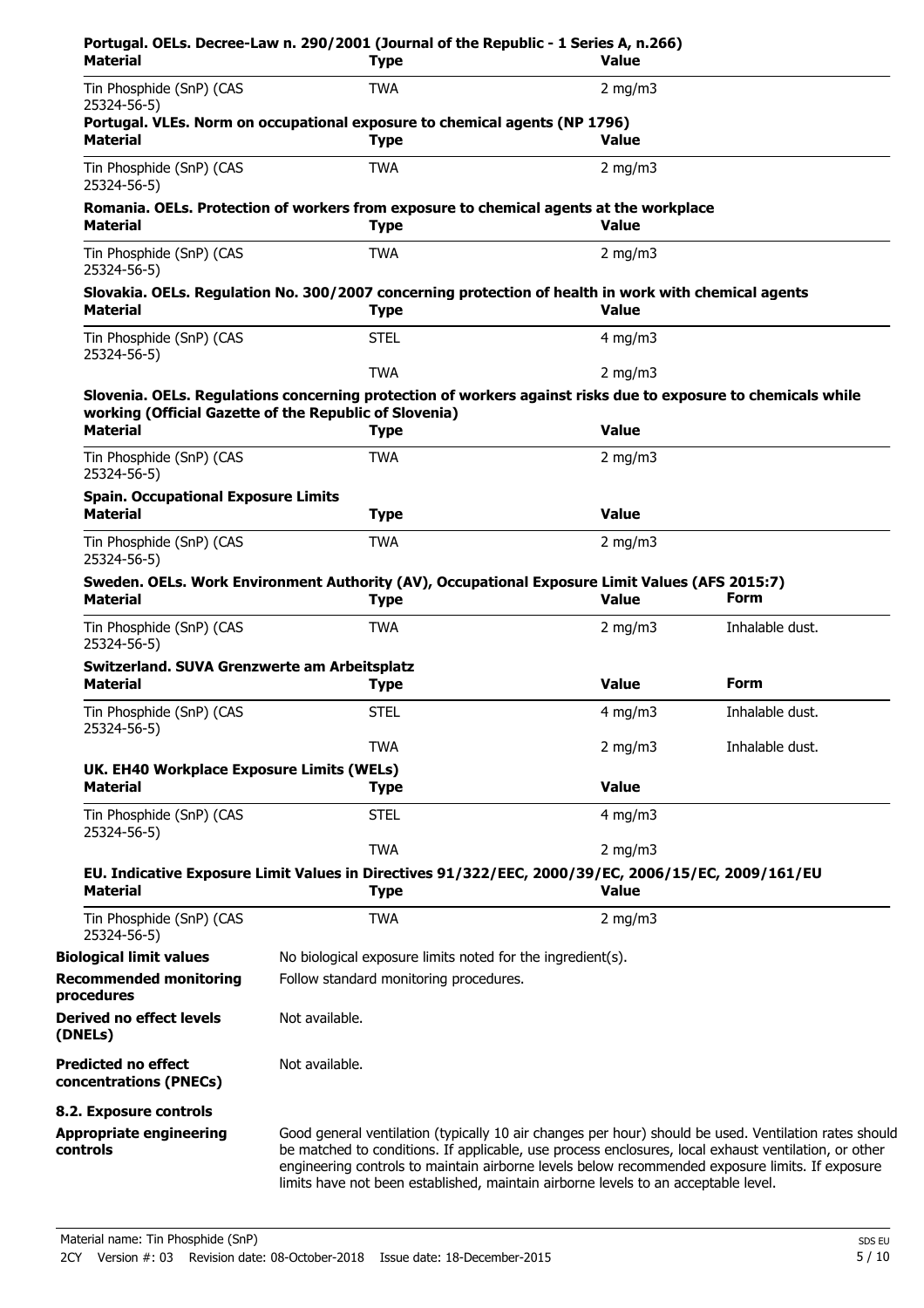#### **Individual protection measures, such as personal protective equipment**

| <b>General information</b>                       | Personal protection equipment should be chosen according to the CEN standards and in discussion<br>with the supplier of the personal protective equipment.                                                                  |  |  |  |  |
|--------------------------------------------------|-----------------------------------------------------------------------------------------------------------------------------------------------------------------------------------------------------------------------------|--|--|--|--|
| Eye/face protection                              | Wear safety glasses with side shields (or goggles).                                                                                                                                                                         |  |  |  |  |
| <b>Skin protection</b>                           |                                                                                                                                                                                                                             |  |  |  |  |
| - Hand protection                                | Wear appropriate chemical resistant gloves.                                                                                                                                                                                 |  |  |  |  |
| - Other                                          | Wear suitable protective clothing.                                                                                                                                                                                          |  |  |  |  |
| <b>Respiratory protection</b>                    | In case of insufficient ventilation, wear suitable respiratory equipment.                                                                                                                                                   |  |  |  |  |
| <b>Thermal hazards</b>                           | Wear appropriate thermal protective clothing, when necessary.                                                                                                                                                               |  |  |  |  |
| <b>Hygiene measures</b>                          | Always observe good personal hygiene measures, such as washing after handling the material and<br>before eating, drinking, and/or smoking. Routinely wash work clothing and protective equipment to<br>remove contaminants. |  |  |  |  |
| <b>Environmental exposure</b><br><b>controls</b> | Environmental manager must be informed of all major releases.                                                                                                                                                               |  |  |  |  |

# **SECTION 9: Physical and chemical properties**

# **9.1. Information on basic physical and chemical properties**

| <b>Appearance</b>                                   |                |  |  |  |
|-----------------------------------------------------|----------------|--|--|--|
| <b>Physical state</b>                               | Solid.         |  |  |  |
| Form                                                | Solid.         |  |  |  |
| Colour                                              | Not available. |  |  |  |
| <b>Odour</b>                                        | Not available. |  |  |  |
| <b>Odour threshold</b>                              | Not available. |  |  |  |
| рH                                                  | Not available. |  |  |  |
| <b>Melting point/freezing point</b>                 | Not available. |  |  |  |
| <b>Initial boiling point and</b><br>boiling range   | Not available. |  |  |  |
| <b>Flash point</b>                                  | Not available. |  |  |  |
| <b>Evaporation rate</b>                             | Not available. |  |  |  |
| Flammability (solid, gas)                           | Not available. |  |  |  |
| <b>Upper/lower flammability or explosive limits</b> |                |  |  |  |
| <b>Flammability limit - lower</b><br>(%)            | Not available. |  |  |  |
| <b>Flammability limit -</b><br>upper $(% )$         | Not available. |  |  |  |
| <b>Vapour pressure</b>                              | Not available. |  |  |  |
| <b>Vapour density</b>                               | Not available. |  |  |  |
| <b>Relative density</b>                             | Not available. |  |  |  |
| Solubility(ies)                                     |                |  |  |  |
| Solubility (water)                                  | Not available. |  |  |  |
| <b>Partition coefficient</b><br>(n-octanol/water)   | Not available. |  |  |  |
| <b>Auto-ignition temperature</b>                    | Not available. |  |  |  |
| <b>Decomposition temperature</b>                    | Not available. |  |  |  |
|                                                     |                |  |  |  |
| <b>Viscosity</b>                                    | Not available. |  |  |  |
| <b>Explosive properties</b>                         | Not explosive. |  |  |  |
| <b>Oxidising properties</b>                         | Not oxidising. |  |  |  |
| 9.2. Other information                              |                |  |  |  |

# **SECTION 10: Stability and reactivity**

| 10.1. Reactivity                            | In contact with water releases flammable gases.<br>Material reacts with water.       |        |  |
|---------------------------------------------|--------------------------------------------------------------------------------------|--------|--|
| 10.2. Chemical stability                    |                                                                                      |        |  |
| 10.3. Possibility of hazardous<br>reactions | No dangerous reaction known under conditions of normal use.                          |        |  |
| 10.4. Conditions to avoid                   | Exposure to moisture. Exposure to water vapour. Contact with incompatible materials. |        |  |
| 10.5. Incompatible materials                | Strong oxidising agents.                                                             |        |  |
| Material name: Tin Phosphide (SnP)          |                                                                                      | SDS EU |  |

2CY Version #: 03 Revision date: 08-October-2018 Issue date: 18-December-2015 6 / 10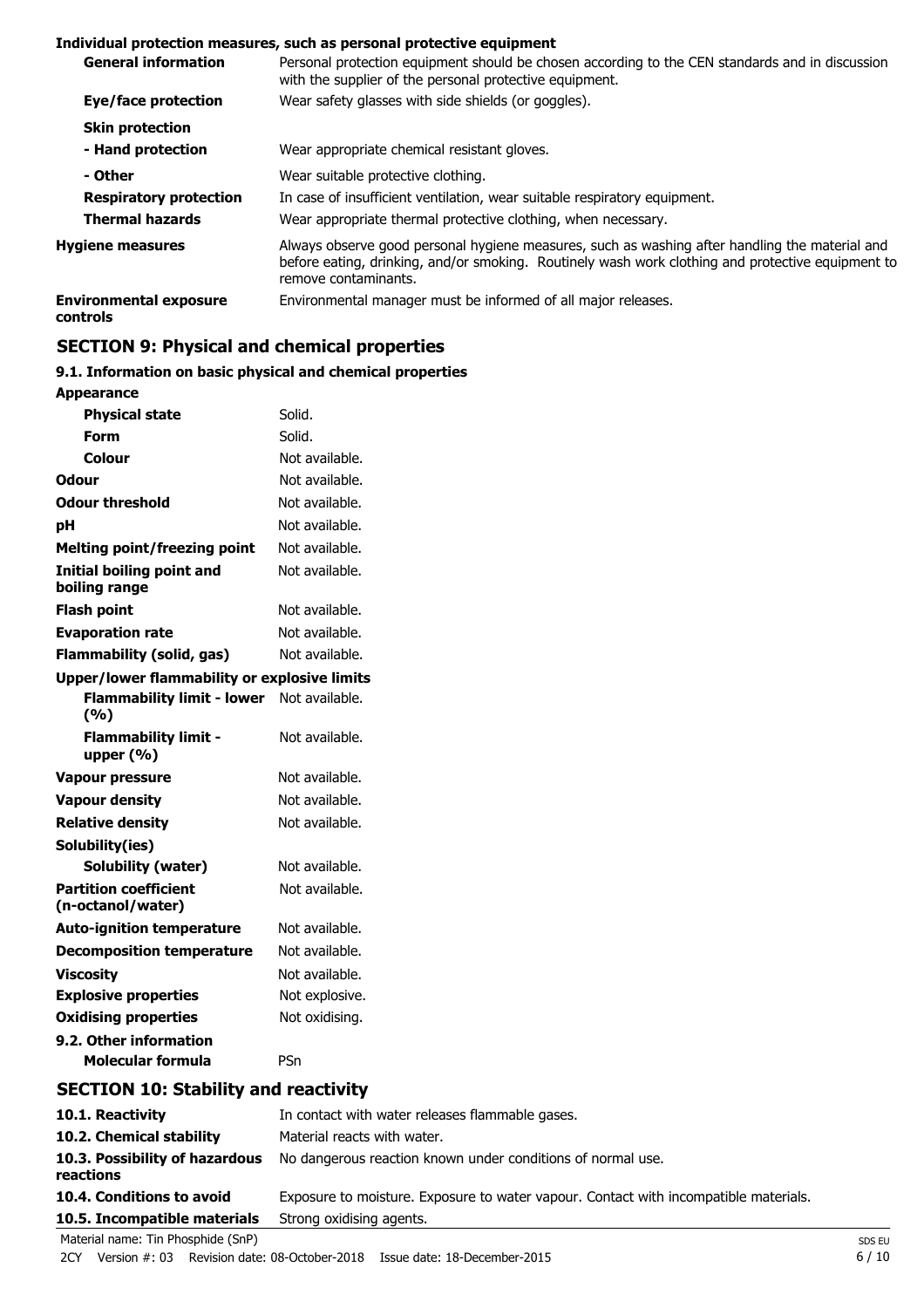# **SECTION 11: Toxicological information**

| <b>General information</b>                                   | Occupational exposure to the substance or mixture may cause adverse effects.                                                                                                               |  |  |  |  |
|--------------------------------------------------------------|--------------------------------------------------------------------------------------------------------------------------------------------------------------------------------------------|--|--|--|--|
| <b>Information on likely routes of exposure</b>              |                                                                                                                                                                                            |  |  |  |  |
| <b>Inhalation</b>                                            | Prolonged inhalation may be harmful.                                                                                                                                                       |  |  |  |  |
| <b>Skin contact</b>                                          | No adverse effects due to skin contact are expected.                                                                                                                                       |  |  |  |  |
| Eye contact                                                  | Direct contact with eyes may cause temporary irritation.                                                                                                                                   |  |  |  |  |
| <b>Ingestion</b>                                             | May cause discomfort if swallowed. However, ingestion is not likely to be a primary route of<br>occupational exposure.                                                                     |  |  |  |  |
| <b>Symptoms</b>                                              | Exposure may cause temporary irritation, redness, or discomfort.                                                                                                                           |  |  |  |  |
| 11.1. Information on toxicological effects                   |                                                                                                                                                                                            |  |  |  |  |
| <b>Acute toxicity</b>                                        | Not known.                                                                                                                                                                                 |  |  |  |  |
| <b>Skin corrosion/irritation</b>                             | Due to partial or complete lack of data the classification is not possible.                                                                                                                |  |  |  |  |
| Serious eye damage/eye<br>irritation                         | Due to partial or complete lack of data the classification is not possible.                                                                                                                |  |  |  |  |
| <b>Respiratory sensitisation</b>                             | Due to partial or complete lack of data the classification is not possible.                                                                                                                |  |  |  |  |
| <b>Skin sensitisation</b>                                    | Due to partial or complete lack of data the classification is not possible.                                                                                                                |  |  |  |  |
| <b>Germ cell mutagenicity</b>                                | Due to partial or complete lack of data the classification is not possible.                                                                                                                |  |  |  |  |
| Carcinogenicity                                              | Due to partial or complete lack of data the classification is not possible.                                                                                                                |  |  |  |  |
| at work (as amended)                                         | Hungary. 26/2000 EüM Ordinance on protection against and preventing risk relating to exposure to carcinogens                                                                               |  |  |  |  |
| Not listed.                                                  |                                                                                                                                                                                            |  |  |  |  |
| <b>Reproductive toxicity</b>                                 | Due to partial or complete lack of data the classification is not possible.                                                                                                                |  |  |  |  |
| <b>Specific target organ toxicity</b><br>- single exposure   | Due to partial or complete lack of data the classification is not possible.                                                                                                                |  |  |  |  |
| <b>Specific target organ toxicity</b><br>- repeated exposure | Due to partial or complete lack of data the classification is not possible.                                                                                                                |  |  |  |  |
| <b>Aspiration hazard</b>                                     | Due to partial or complete lack of data the classification is not possible.                                                                                                                |  |  |  |  |
| Mixture versus substance<br>information                      | No information available.                                                                                                                                                                  |  |  |  |  |
| <b>Other information</b>                                     | Not available.                                                                                                                                                                             |  |  |  |  |
| <b>SECTION 12: Ecological information</b>                    |                                                                                                                                                                                            |  |  |  |  |
| 12.1. Toxicity                                               | Due to partial or complete lack of data the classification for hazardous to the aquatic environment,<br>is not possible.                                                                   |  |  |  |  |
| 12.2. Persistence and<br>degradability                       | No data is available on the degradability of this product.                                                                                                                                 |  |  |  |  |
| 12.3. Bioaccumulative<br>potential                           | No data available.                                                                                                                                                                         |  |  |  |  |
| <b>Partition coefficient</b><br>n-octanol/water (log Kow)    | Not available.                                                                                                                                                                             |  |  |  |  |
| <b>Bioconcentration factor (BCF)</b>                         | Not available.                                                                                                                                                                             |  |  |  |  |
| 12.4. Mobility in soil                                       | No data available.                                                                                                                                                                         |  |  |  |  |
| 12.5. Results of PBT<br>and vPvB<br>assessment               | Not a PBT or vPvB substance or mixture.                                                                                                                                                    |  |  |  |  |
| 12.6. Other adverse effects                                  | No other adverse environmental effects (e.g. ozone depletion, photochemical ozone creation<br>potential, endocrine disruption, global warming potential) are expected from this component. |  |  |  |  |
| 12.7. Additional information                                 |                                                                                                                                                                                            |  |  |  |  |
| Estonia Dangerous substances in groundwater Data             |                                                                                                                                                                                            |  |  |  |  |
| Tin Phosphide (SnP) (CAS 25324-56-5)                         | Tin (Sn) 150 UG/L<br>Tin (Sn) 3 UG/L                                                                                                                                                       |  |  |  |  |
| Estonia Dangerous substances in soil Data                    |                                                                                                                                                                                            |  |  |  |  |
| Tin Phosphide (SnP) (CAS 25324-56-5)                         | Tin (Sn) 10 mg/kg<br>Tin (Sn) 300 mg/kg<br>Tin (Sn) 50 mg/kg                                                                                                                               |  |  |  |  |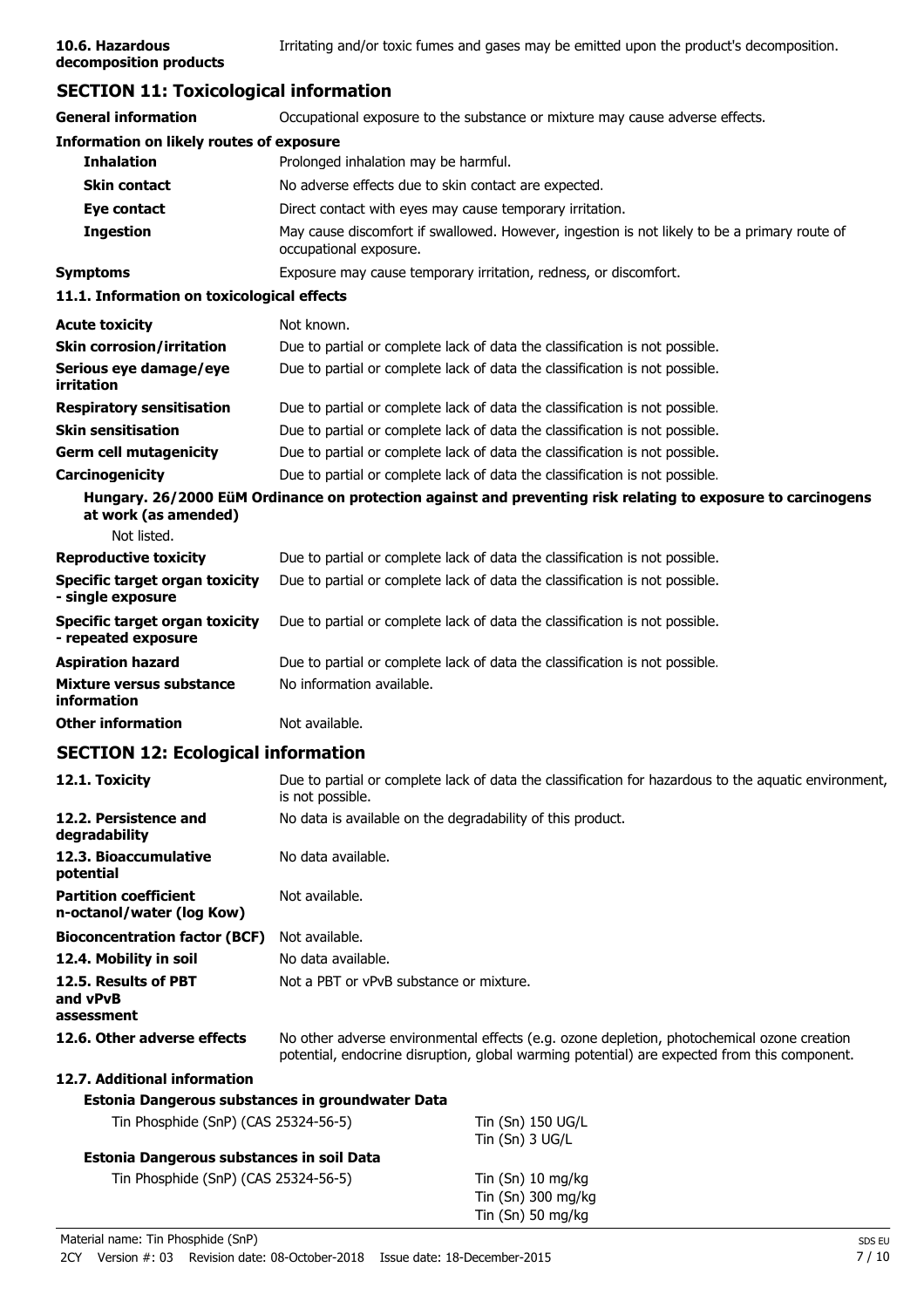# **SECTION 13: Disposal considerations**

## **13.1. Waste treatment methods Residual waste Dispose of in accordance with local regulations. Contaminated packaging** Do not re-use empty containers. **EU waste code** The Waste code should be assigned in discussion between the user, the producer and the waste disposal company. **Disposal** Dispose of contents/container in accordance with local/regional/national/international regulations. **methods/information Special precautions Dispose in accordance with all applicable regulations.**

# **SECTION 14: Transport information**

#### **ADR**

**14.1. UN number** UN1433 **14.2. UN proper shipping** STANNIC PHOSPHIDES **name Class** 4.3 **14.3. Transport hazard class(es) Subsidiary risk** 6.1(PGI, II) 4.3 +6.1<br>Not available. **Label(s) Hazard No. (ADR) Tunnel restriction** F **code 14.4. Packing group** I **14.5. Environmental** No. **hazards 14.6. Special precautions** Read safety instructions, SDS and emergency procedures before handling. **for user RID 14.1. UN number** UN1433 **14.2. UN proper shipping** STANNIC PHOSPHIDES **name Class** 4.3 **14.3. Transport hazard class(es) Subsidiary risk** 6.1(PGI, II) **Label(s)** 4.3+6.1 **14.4. Packing group** I **14.5. Environmental** No. **hazards 14.6. Special precautions** Read safety instructions, SDS and emergency procedures before handling. **for user ADN 14.1. UN number** UN1433 **14.2. UN proper shipping** STANNIC PHOSPHIDES **name Class** 4.3<br> **Subsidiary risk** 6.1(PGI, II) **14.3. Transport hazard class(es) Subsidiary risk Label(s)** 4.3+6.1 **14.4. Packing group** I **14.5. Environmental** No. **hazards 14.6. Special precautions** Read safety instructions, SDS and emergency procedures before handling. **for user IATA 14.1. UN number** UN1433 **14.2. UN proper shipping** Stannic phosphides **name Class** 4.3 **14.3. Transport hazard class(es) Subsidiary risk** 6.1(PGI, II) **14.4. Packing group** I **14.5. Environmental** No. **hazards**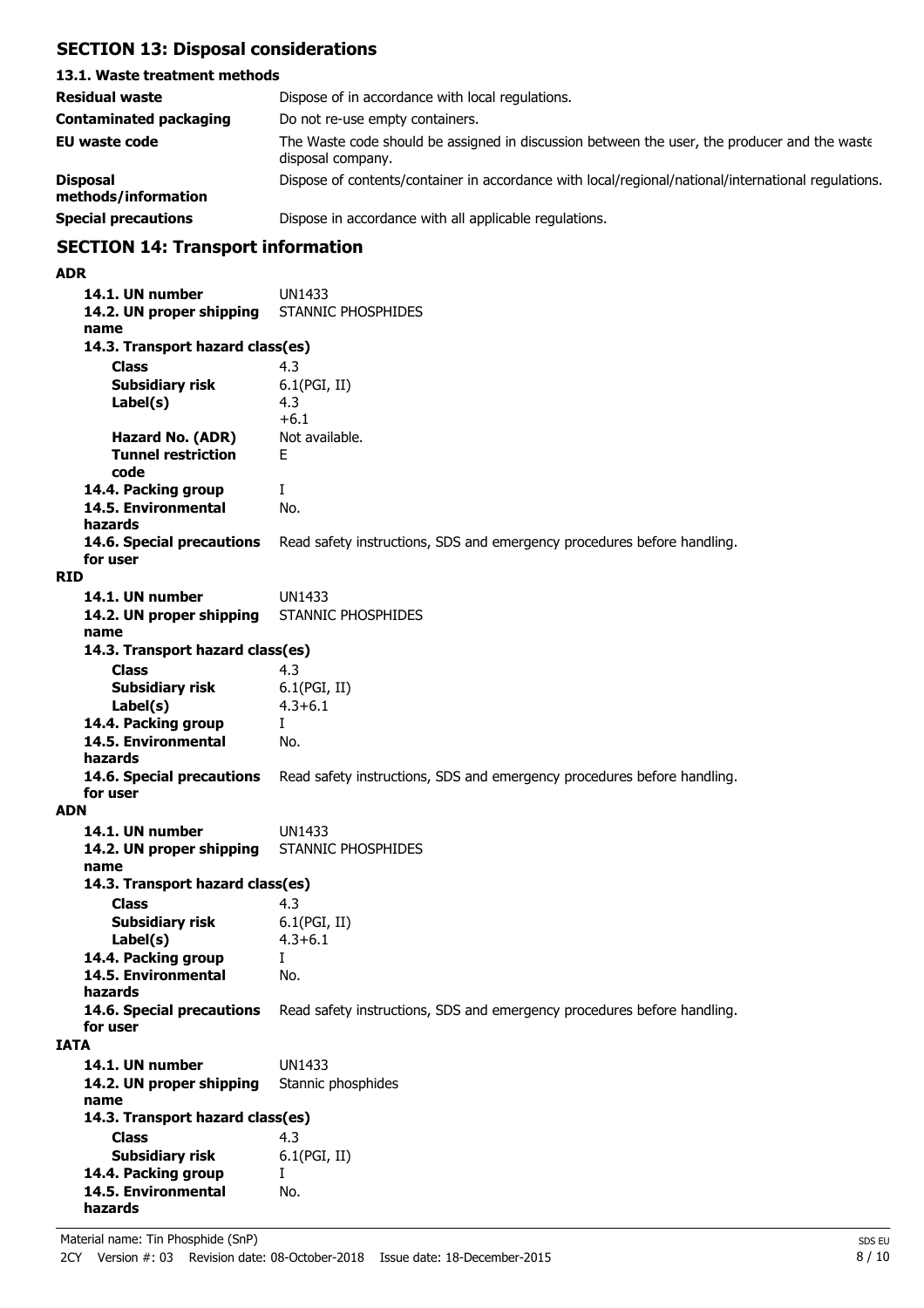**ERG Code** 4PW 14.6. Special precautions Read safety instructions, SDS and emergency procedures before handling. **for user Passenger and cargo** Forbidden **aircraft Other information Cargo aircraft only** Allowed with restrictions. **IMDG 14.1. UN number** UN1433 **14.2. UN proper shipping** STANNIC PHOSPHIDE **name Class** 4.3 **14.3. Transport hazard class(es) Subsidiary risk** 6.1(PGI, II) **14.4. Packing group** I **Marine pollutant** No. **14.5. Environmental hazards EmS** F-G, S-N **14.6. Special precautions** Read safety instructions, SDS and emergency procedures before handling. **for user**

**ADN; ADR; IATA; IMDG; RID**



# **SECTION 15: Regulatory information**

**15.1. Safety, health and environmental regulations/legislation specific for the substance or mixture**

#### **EU regulations**

**Regulation (EC) No. 1005/2009 on substances that deplete the ozone layer, Annex I and II, as amended** Not listed.

**Regulation (EC) No. 850/2004 On persistent organic pollutants, Annex I as amended**

#### Not listed.

**Regulation (EU) No. 649/2012 concerning the export and import of dangerous chemicals, Annex I, Part 1 as amended**

Not listed.

**Regulation (EU) No. 649/2012 concerning the export and import of dangerous chemicals, Annex I, Part 2 as amended**

Not listed.

**Regulation (EU) No. 649/2012 concerning the export and import of dangerous chemicals, Annex I, Part 3 as amended**

Not listed.

**Regulation (EU) No. 649/2012 concerning the export and import of dangerous chemicals, Annex V as amended** Not listed.

**Regulation (EC) No. 166/2006 Annex II Pollutant Release and Transfer Registry, as amended** Not listed.

**Regulation (EC) No. 1907/2006, REACH Article 59(10) Candidate List as currently published by ECHA** Not listed.

#### **Authorisations**

**Regulation (EC) No. 1907/2006, REACH Annex XIV Substances subject to authorization, as amended** Not listed.

#### **Restrictions on use**

**Regulation (EC) No. 1907/2006, REACH Annex XVII Substances subject to restriction on marketing and use as amended**

Not listed.